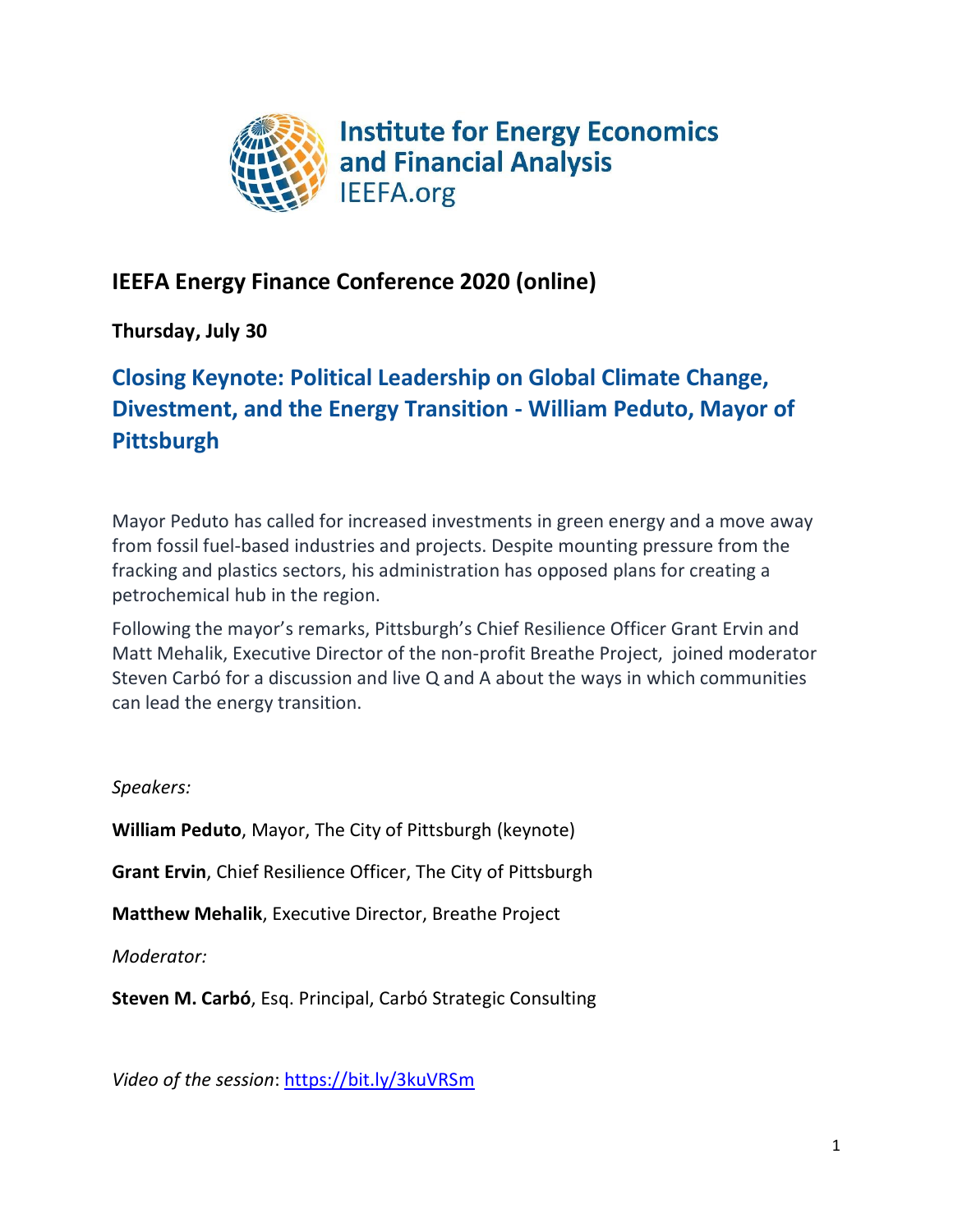# **Q & A\***

*Q: What has your experience taught you both about the best ways to build a successful coalition in support of a green transition? (Bryndis Woods, Researcher, Applied Economics Clinic)*

#### **Matthew Mehalik**

Our region in Southwestern Pennsylvania has experienced different large-scale trends that have had major impact on our ability to build coalitions and move forward with a green transition agenda. We have needed to adapt our strategies over time to adjust to changes in these trends.

From the late 1990's until about 2010, our region was very much on the same page in support of a green transition because of the promise of that vision for cleaning up our region in the wake of the region's dramatic industrial decline in the last quarter of the 20<sup>th</sup> Century. During this period we experienced the collapse of high-volume, lowmargin commodities that left environmental and health devastation in their path. Our region's institutions really came together in the early 21<sup>st</sup> Century under broad civic leadership involving philanthropic, corporate, university and political leadership. During this period there were many policy commitments and physical investments and improvements in a green economy in Pittsburgh as the region did a lot of cleaning up, and we were winning a strong reputation for these achievements. In this period organizing meant strong partnerships across many institutions around this brighter future vision for the region.

The election of 2010 became a devastating event in terms of institutional capture, resulting in the emergence of fossil fuel and plastics interests. These interests immediately began eroding the community support system. Collaboration and cooperation fractured. There emerged differences and resentments in urban versus rural or former river town industrial zones away from urban core. We lost the ability to move forward with this broad coalition, and in fact have been battling headwinds as petrochemicals became a regional rallying cry for most of the political and a lot of the corporate civic vision.

In order to respond, our work has needed to focus on building leverage through resident voices directly in an attempt to dislodge this capturing of institutions by petro interests.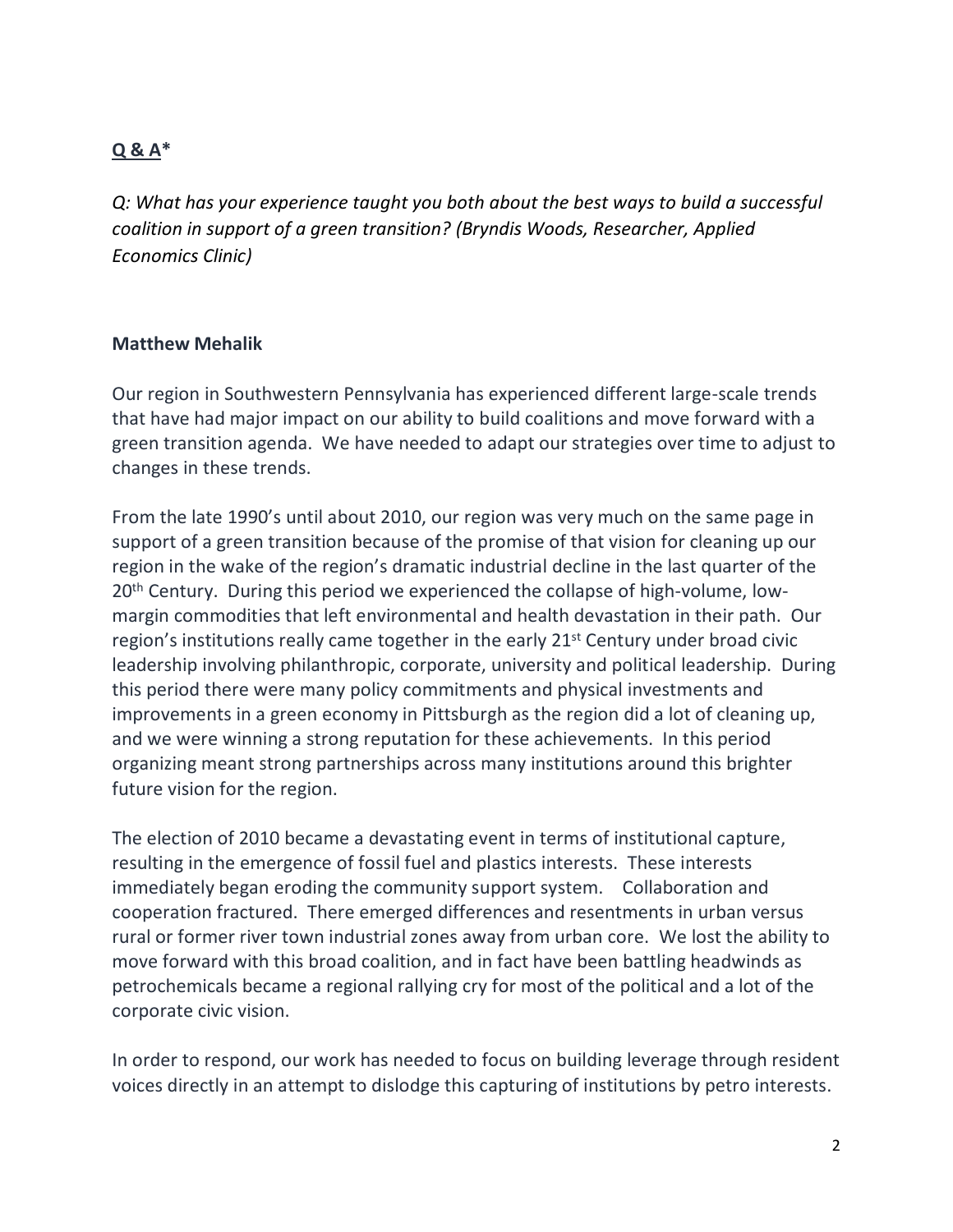Our work began with residents and built leverage from there. It was almost impossible to obtain earned media coverage at first. We organized community events with the intent to create a space for public officials still aligned with the future green vision for their ability to push back. We worked on building up leverage by having voices present at public hearings; by speaking out when key events occurred, such as explosion of Revolution pipeline in 2018. We convened key community events involving art exhibits depicting the impact of petro infrastructure. We organized rallies opposite pro-petro industry events. We did a lot of speaking at libraries and community events on the frontlines, in places such as Beaver (PA), Scenery Hill (PA), Wheeling (WV), Parkersburg (WV), Shadyside (OH), and St. Clairsville (OH).

With guidance from IEEFA, we begain sharing information about industry's bad financial management as a foundation of poor choices for economic development malfeasance. We shared information about health impacts, climate impacts, impacts to land, and risks to people and property. And we linked up with other community and environmental initiatives throughout Ohio Valley and Nationally (LA, TX, CA, CO).

Over the course of the last 6 years we have built a broad system of pushback that is able to garner earned media coverage; provide space for pushback from political leaders still aligned with the green future of the region; and begin the process of extracting our region from its state of institutional capture by petro interests during their moment of extreme financial weakness. This is still playing out today, and we are continuing to press forward with a coalition towards this goal.

#### **Grant Ervin**

Good research and understanding the implications on systems is imperative. In developing your research, you start to identify the various components of successful coalitions (*i.e.* community leaders, aligned business, policy advocates, etc.) We've modeled what an energy transition looks like through our climate action plan, understanding where emissions are generated and subsequently the technologies needed to reduce those emissions. You start to see how things can work together, not just in a theoretical standpoint, but with real projects...real procurement decisions.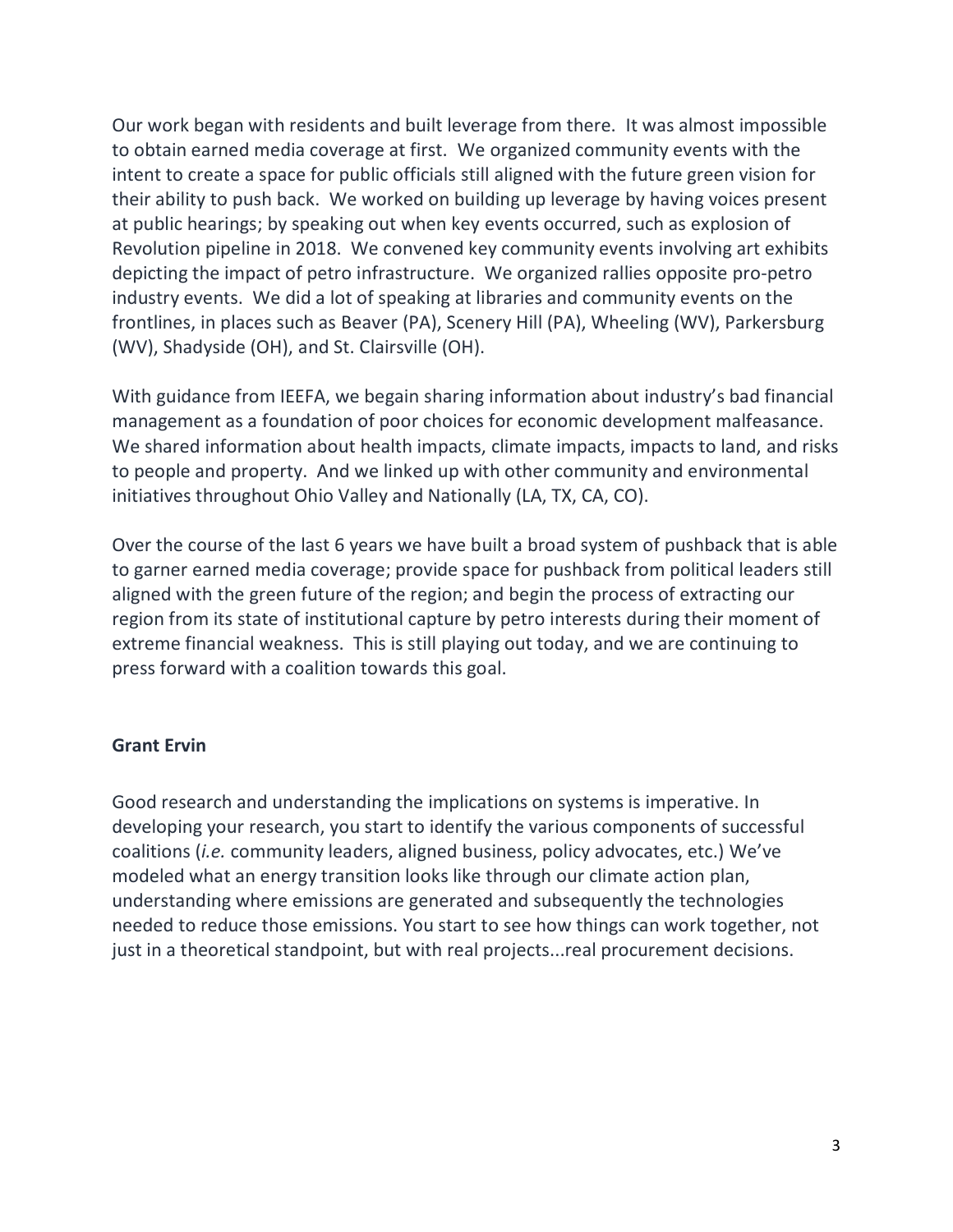*Q: How likely is it that the Shell Cracker Plant that keeps pushing through construction in this area, will go through? (Lois Drumheller, Monroeville, PA)*

#### **Matthew Mehalik**

It is important to point out how decisions made 10 years ago occurred in a different economic and institutional environment, with over-optimistic projections for the petro industry in the region. It is now time to re-evaluate and replace strategies that are outdated and misaligned with current realities.

This applies to the Shell plant in Beaver County. This summer, Shell needed to write down \$22 Billion of \$126 Billion of assets, because of their poor projections of performance in fossil fuels and petchem. This fits in with trends affecting the entire petchem industry. This year began with Chevron taking a write-down of \$11 billion in assets, \$6 billion of which were wells in Appalachia. EQT posted \$1.2 billion loss for 2019, building off of \$2.4 billion loss in 2018. In March the Mountaineer NGL Storage Hub, Dilles Bottom, OH facility lost its environmental permit and is uncertain about obtaining a loan \$1.9 billion. PTTG has indefinitely postponed its investment decision of whether to invest in cracker facility in Dilles Bottom, OH. Plastics prices today are 40% below the 2010-2013 period when the Shell project was originally proposed and now looks fraught with risks. In May Shell exited the Marcellus Shale, when it lost \$4.1 Billion when it sold off its Marcellus drilling holdings. They sold these holdings for \$541 million, but originally purchased these assets for \$4.7 billion in 2010. In June 2020 IEEFA produced a report showing that the Shell plant is now classified as a risky project. If the facility is ever completed, it is clear it will not be highly profitable, if profitable at all, and will limp along. Shell has pulled the plug on major, multi-billion-dollar assets in the past when the projects' prosects did not look good. That could very well be the situation here.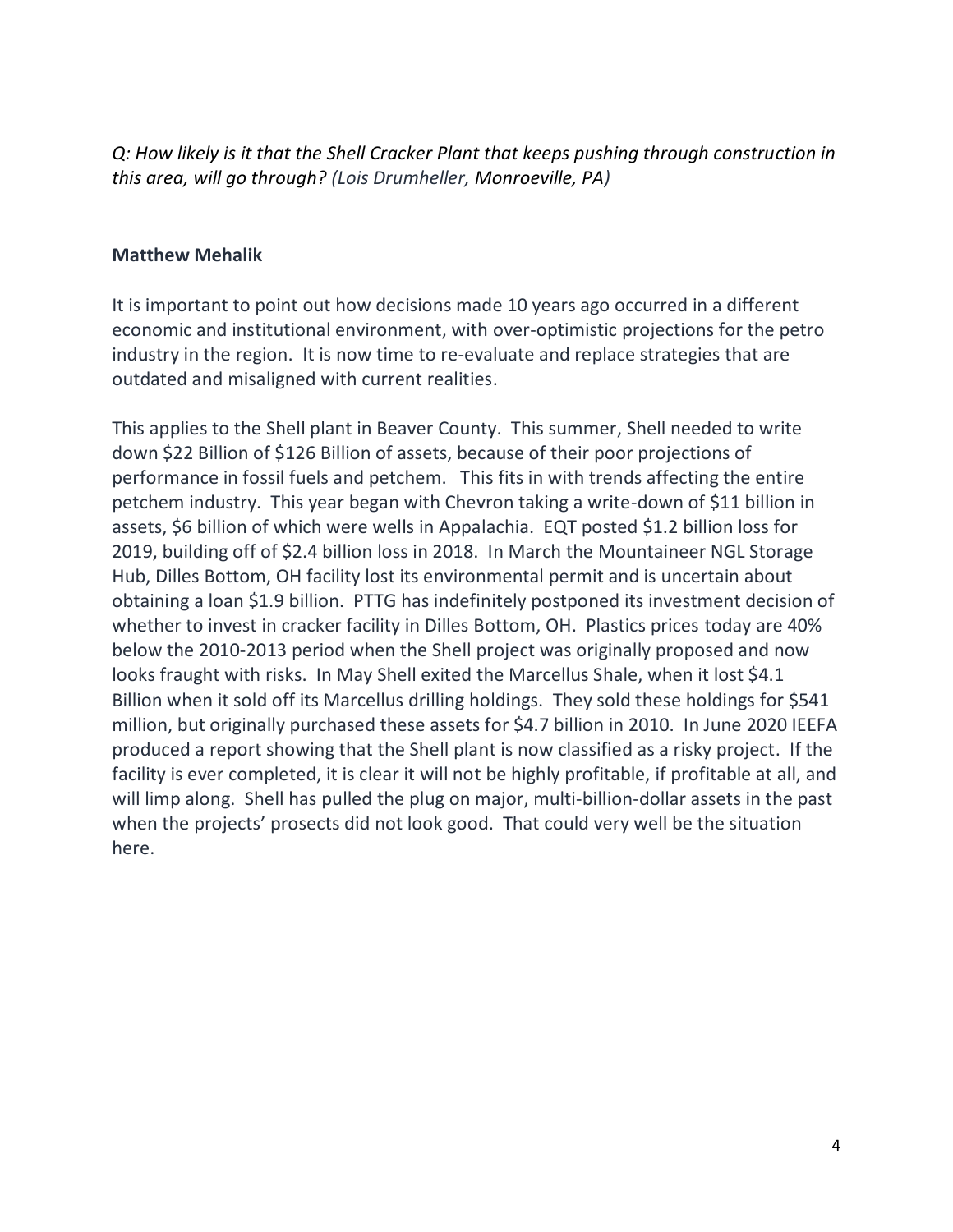*Q: Can you please offer your thoughts on how we can bring the vision of a clean, green economy to the rest of the state, especially the Ohio River Valley. It appears that state leadership is hanging their hat on oil and gas-based economic development at the detriment of other cleaner businesses. (Meredith Wingate, Energy Foundation)*

### **Grant Ervin**

We are working on convening a coalition of city Mayors (Cincinatti, Louisville, Pittsburgh, etc.) We are all working on carbon reduction strategies. Local governments all buy energy, maintain buildings, manage fleets...these are opportunities to invest in energy efficiency, buy electric vehicles, and transition to renewable power sources. Its not easy, but done with intent can make a difference.

*Q: Could Matthew be even more specific on bridging the "urban-rural" communities. (Martha Turner, Fossil Free California)*

# **Matthew Mehalik**

We need to avoid the trap of urban elites vs. "forgotten" former industrial areas. Industry is tapping into this framing of events to stoke division, resentments, and provoke backlash. The reality is that our entire society needs to have investments that bolster all of our communities, because our society has experienced serious levels of underinvestment across the spectrum, particularly in communities where manufacturing supplied the backbone of those economies, whether these areas are rural or urban in character.

It is clear that everyone believes in a shared goal of prosperity. Everyone wants their families to be healthy. These goals can be achieved through broad investment in communities to achieve diversified opportunities instead of false promises offered by single industries, such as petchem, which seek to force community dependency. At the core involves boosting community esteem to set its own course so that the community becomes immune to false promises of get-rich-quick schemes that the petchem industry offers when it throws fast cash on the table up front but locks into place dependency and manipulation that erodes civic connections and esteem. These dynamics are true for both urban and rural communities. It is a key point of commonality that joins together the fabric across these differences in geography and culture.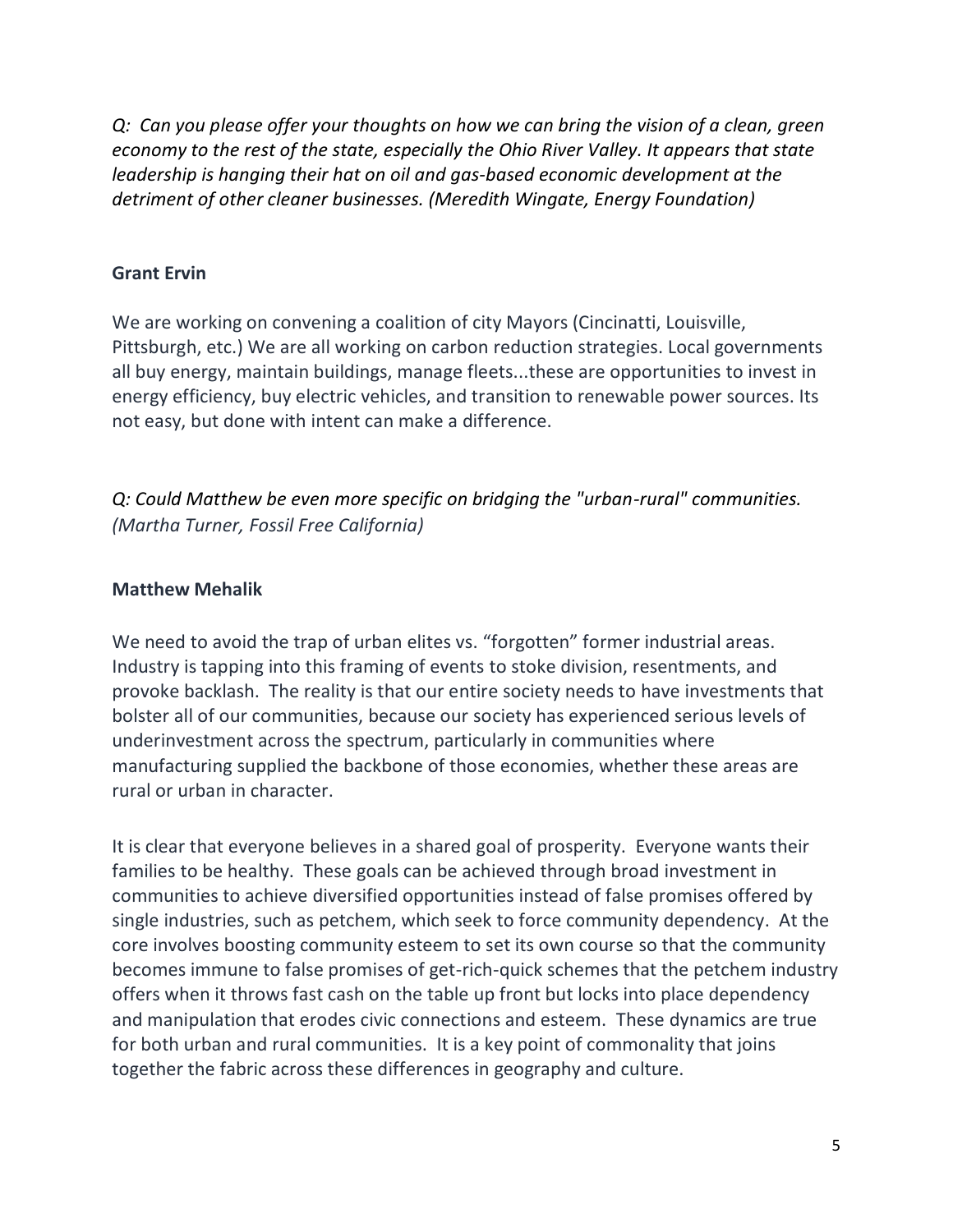*Q: What is the level of subsidies provided to the Shell cracker plant; federal vs. state level subsidies? (Heike Mainhardt, Urgewald)*

### **Matthew Mehalik**

PA has provided Shell with the largest tax forgiveness plan in state history: \$1.65 Billion in tax forgiveness over 25 years as long as Shell created 2500 temporary construction jobs. These construction jobs are not even required to be PA workers. The plant, if it is ever completed, is slated to employ 400 – 600 workers down the road. The subsidy can be thought of as \$2.75 million state subsidy for each permanent job (taking the higher 600 number).

# **Grant Ervin**

Billions with a "B".

*Q: Could Mr. Ervin address how the City of Pittsburgh is responding to the [U.S.] Department of Labor proposed rules changes to ERISA on ESG investment for certain types of retirement accounts? (Martha Turner, Fossil Free California)*

#### **Grant Ervin**

We are currently working with our investment advisor on developing an ESG policy guidance statement. We've also been working with Heartland Investors Network on advocacy. Here is a piece on their work. [https://www.heartlandnetwork.org/single](https://www.heartlandnetwork.org/single-post/2020/07/27/Heartland-in-the-News-DOL-Plan-to-Limit-ESG-in-401ks-Draws-Growing-Opposition)[post/2020/07/27/Heartland-in-the-News-DOL-Plan-to-Limit-ESG-in-401ks-Draws-](https://www.heartlandnetwork.org/single-post/2020/07/27/Heartland-in-the-News-DOL-Plan-to-Limit-ESG-in-401ks-Draws-Growing-Opposition)[Growing-Opposition](https://www.heartlandnetwork.org/single-post/2020/07/27/Heartland-in-the-News-DOL-Plan-to-Limit-ESG-in-401ks-Draws-Growing-Opposition)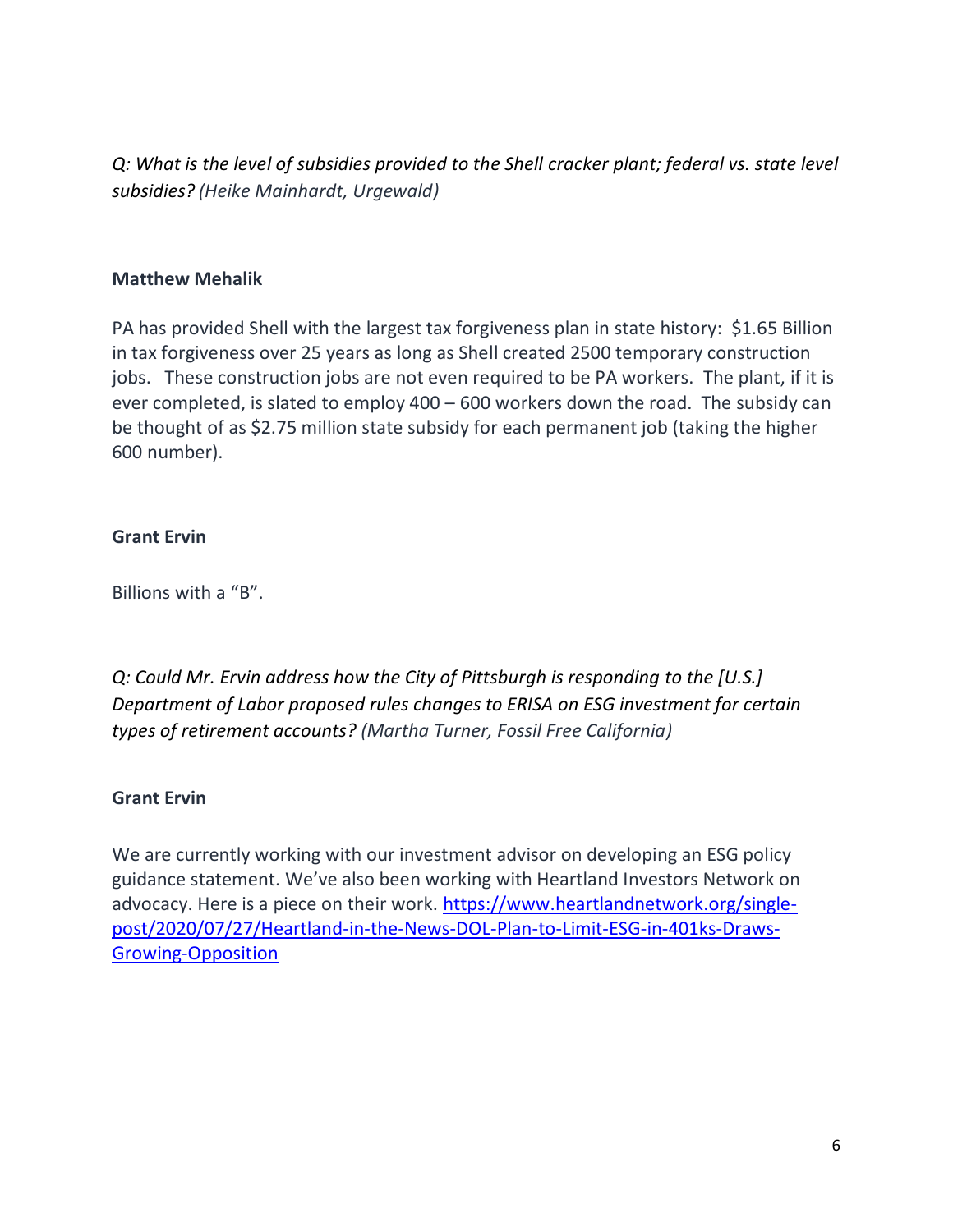*Q: Allegheny County Retirement System is now having to sue Energy Transfer Partner (Mariner East pipeline developer) in a class action lawsuit due to loss of investment because of false and misleading statements, bribery and improper permitting, [as well as] delays and controversy with the project. What would you say to investors that are starting to see the same thing in their investments? (Gillian Graber, Executive Director, Protect Penn-Trafford)*

# **Matthew Mehalik**

It is time to recognize that fossil fuel and petchem investments are likely to continue to be under-performing and likely become stranded assets. Lack of transparency eventually comes at a cost and increases risk. I encourage institutional investors to examine Environmental, Social, and Governance (ESG) scoring in examining portfolio decisions going forward. And divest from funds that have portfolio risks due to fosil fuels and petchem.

#### **Grant Ervin**

It speaks exactly to the point of developing an ESG policy (See above comment)

*Q: Could Mr. Ervin address if the city's pension system can invest in the upcoming energy technologies/efficiencies. And if there are regulatory and/or institutional challenges that have to be resolved? (Martha Turner, Fossil Free California)*

#### **Grant Ervin**

The "Invest" side of the Divest/Invest conversation is one of the items we are evaluating. As a general statement, I'd say we are not of the size to make targeted investments outside of a pooled asset. We're working with NYC (much larger) to look at some of their models, but I'm not sure they'll apply here in Pittsburgh.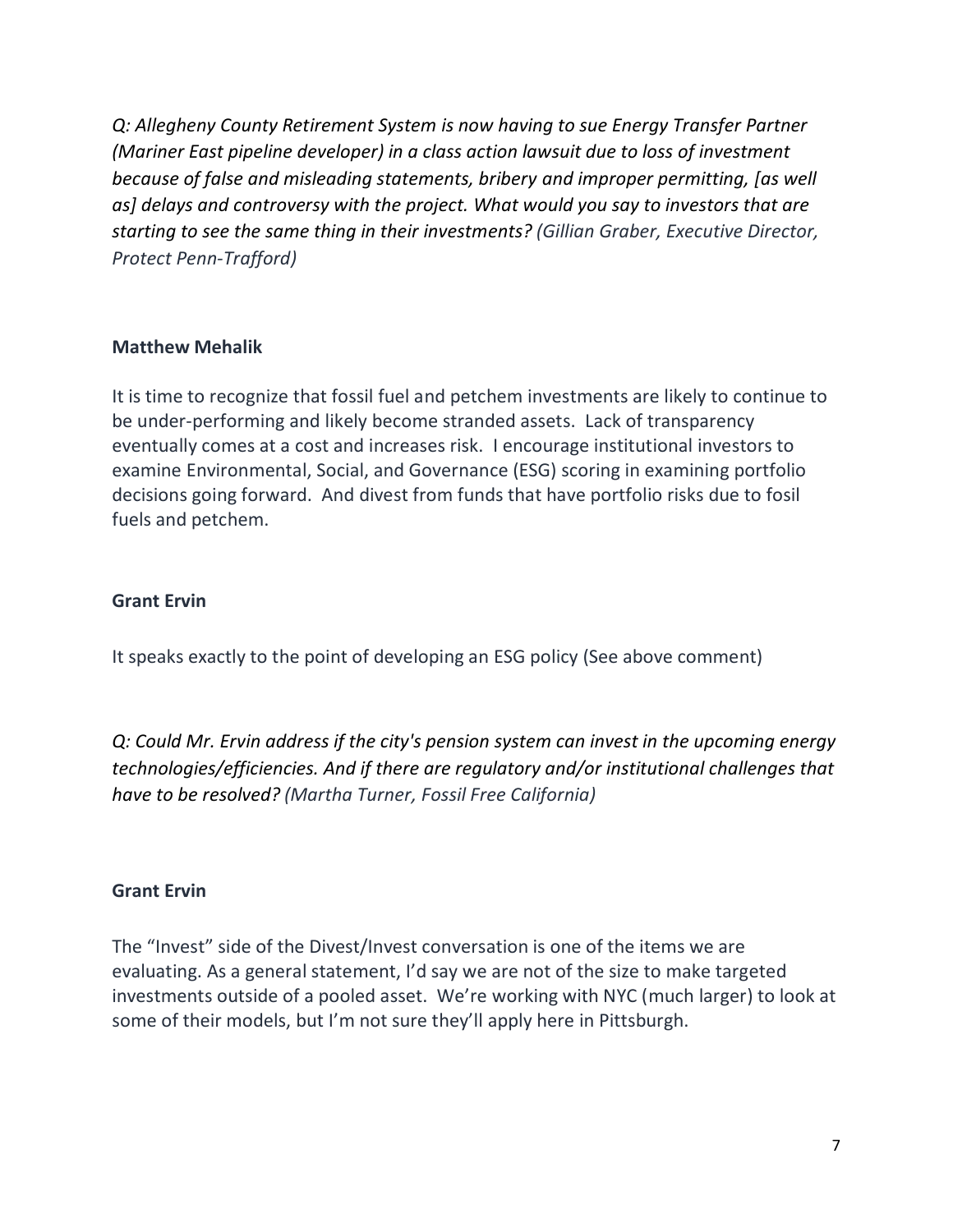*Q: Will the green energy industry be able to offer a lot of jobs? Manufacturing jobs do not require as many jobs. What happens to that work force? (Gail Murray, Communities First Sewickley Valley)*

#### **Matthew Mehalik**

The Dept. of Energy's U.S. Energy and Employment Report (2017) and [E2 Clean Jobs](https://e2.org/reports/clean-jobs-pennsylvania-2019/)  [Pennsylvania Report \(2019\)](https://e2.org/reports/clean-jobs-pennsylvania-2019/) shows that clean energy jobs in Pennsylvania employ twice as many people as the fossil fuel industry. Since 2014, Pennsylvania has increased its workforce in clean technologies like renewables, energy efficiency, clean vehicles, storage, and grid modernization by nearly 60 percent – employing now twice as many workers as the state's entire fossil fuel industry.

According to Clean Jobs Pennsylvania 2019 [\(downloadable PDF\)](https://www.e2.org/wp-content/uploads/2019/06/E2-Clean-Jobs-Pennsylvania-2019.pdf), energy efficiency remains the largest clean energy employer with nearly 69,000 jobs.

The 4-state region of Ohio, West Virginia, Kentucky and Pennsylvania has formed a coalition of labor, policy experts and frontline community leaders called [Reimagine](http://www.reimagineappalachia.org/)  [Appalachia.](http://www.reimagineappalachia.org/) This coalition is in the process of addressing the vast number of jobs in renewable and clean energy industries in a report that will be published this fall.

[Reimagine Appalachia](http://reimagineappalachia.org/) seeks major federal funding packages that will create jobs, rebuild infrastructure and addresses climate change that will ensure that no one is left behind going forward.

# **Grant Ervin**

As with the advent of any new technologies there are transitions away from the 'old' technologies, this causes good and bad disruptions. I recently heard a story about the creation of Excel, the automated spreadsheet. It was originally, thought to "doom" the accounting profession. The opposite as been the case. I think one of the biggest cases for clean tech and manufacturing is to ensure the these jobs are onshored. Lordstown Motors is a great potential example, where the former Chevy Cruze factory will be producing electric pick up trucks. We are looking at purchasing 15-20 as they roll off the lot.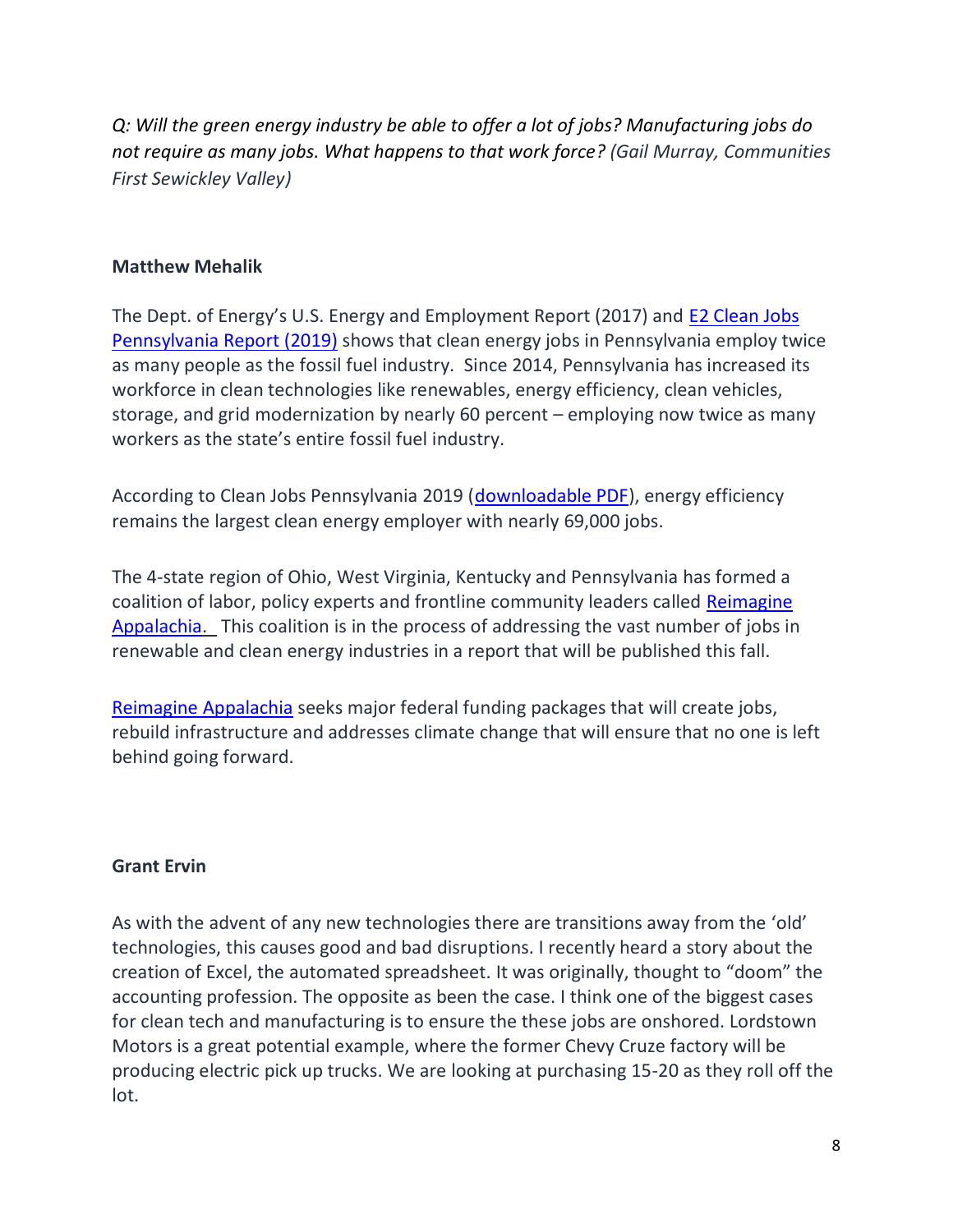*Q: Is it possible to move the Ohio River Valley – especially West Virginia - into the clean energy economy with more broadly shared prosperity without massive federal government investment and intervention? I feel the area is where they were in the early 1980s, right when deindustrialization [was taking place]. (Ted Boettner, WV Center on Budget & Policy)*

#### **Matthew Mehalik**

The scale of the challenge is quite large, and therefore some type of federal support to prime the pump for investment would certainly help with the transition. One of the most important steps would be to stop subsidizing the petrochemical industry. That alone would result in more productive use of public resources that would remove the risks of weighing down economies with likely stranded assets. If these subsidies could be repurposed to support economic transition, then there would be a double benefit of not hamstringing the region as well as moving the region in the right direction for future prosperity.

In addition, with the advent of Environmental, Social, and Governance rankings that institutional investors are paying attention to increasingly, provide sector capital has information to make better choices that includes investment in regional prosperity by supporting the upgrading of infrastructure through investment. It is clear that it is time to be across the "natural gas bridge" that was touted a decade ago. Renewables are already price competitive with fossil fuel generated electricity and will be the clear winner for investment purposes in the very near future. So the market is increasingly moving in the direction away from petchem and fossil fuels to more sustainable and capital-efficient infrastructure.

#### **Grant Ervin**

I think in part, by taking advantage of localized procurement decisions we can catalyze a host of investments. By choosing the type of energy we use, how much we use, the types of transportation decisions we make we can also push markets. I also acknowledge that public policy "makes markets". Washington can help address issues at scale and across boundaries. But taking local control, where we can is important.